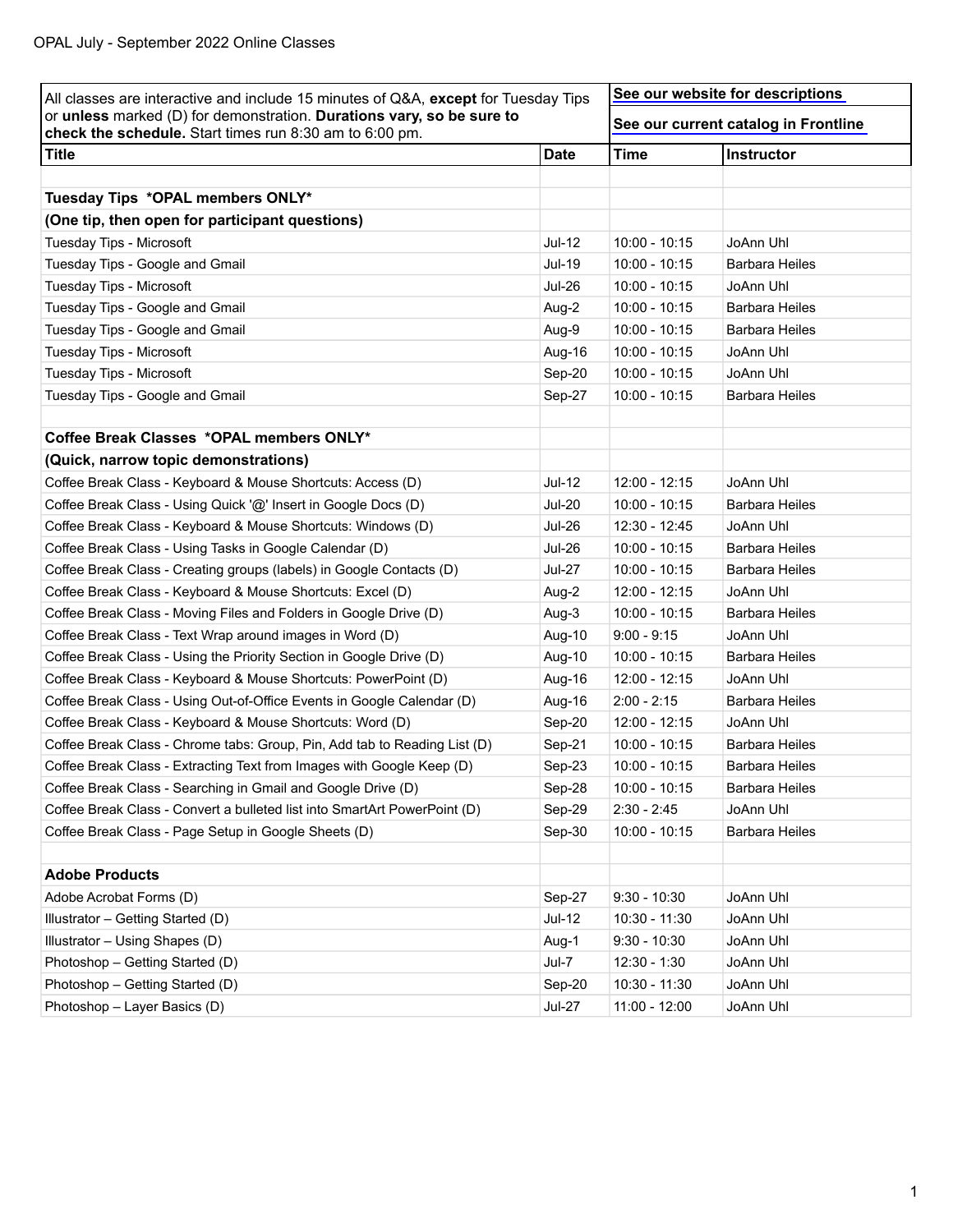| All classes are interactive and include 15 minutes of Q&A, except for Tuesday Tips<br>or unless marked (D) for demonstration. Durations vary, so be sure to<br>check the schedule. Start times run 8:30 am to 6:00 pm. |                  | See our website for descriptions     |                       |
|------------------------------------------------------------------------------------------------------------------------------------------------------------------------------------------------------------------------|------------------|--------------------------------------|-----------------------|
|                                                                                                                                                                                                                        |                  | See our current catalog in Frontline |                       |
| <b>Title</b>                                                                                                                                                                                                           | <b>Date</b>      | <b>Time</b>                          | Instructor            |
| <b>Database</b>                                                                                                                                                                                                        |                  |                                      |                       |
|                                                                                                                                                                                                                        |                  | $1:00 - 2:00$                        | JoAnn Uhl             |
| Access - Advanced Queries (D)<br>Access - Automating with VBA and Macros (D)                                                                                                                                           | Sep-20<br>Sep-22 | $11:00 - 12:00$                      | JoAnn Uhl             |
| Access - Building and Using Queries (D)                                                                                                                                                                                | $Jul-21$         | $9:30 - 10:30$                       | JoAnn Uhl             |
| Access - Getting Started (D)                                                                                                                                                                                           | Jul-7            | $11:00 - 12:00$                      | JoAnn Uhl             |
| Access - Getting Started (D)                                                                                                                                                                                           | Sep-28           | $2:30 - 3:30$                        | JoAnn Uhl             |
|                                                                                                                                                                                                                        | <b>Jul-26</b>    | $8:30 - 9:30$                        | JoAnn Uhl             |
| Access - Using Forms (D)                                                                                                                                                                                               |                  |                                      | JoAnn Uhl             |
| Access - Using Reports (D)                                                                                                                                                                                             | Sep-27           | $11:00 - 12:00$                      |                       |
| <b>Google Drive and Google Workspace</b>                                                                                                                                                                               |                  |                                      |                       |
| Google Calendar - Getting Started                                                                                                                                                                                      | <b>Jul-19</b>    | $12:30 - 2:15$                       | Barbara Heiles        |
| Google Calendar - Viewing and Sharing Calendars                                                                                                                                                                        | <b>Jul-27</b>    | $12:30 - 2:15$                       | Barbara Heiles        |
| Google Calendar - Customization                                                                                                                                                                                        | Aug-17           | $12:30 - 2:15$                       | <b>Barbara Heiles</b> |
| Google Calendar - Using Appointment Slots/Schedules                                                                                                                                                                    | Aug-11           | 10:00 - 11:45                        | Barbara Heiles        |
| Google Drive and Google Workspace Overview                                                                                                                                                                             | <b>Jul-20</b>    | $12:30 - 2:15$                       | Barbara Heiles        |
| Google Drive and Google Workspace Overview                                                                                                                                                                             | Sep-20           | 10:00 - 11:45                        | <b>Barbara Heiles</b> |
| Google Workspace - Collaborating and Using Version History                                                                                                                                                             | Aug-2            | $12:30 - 2:15$                       | Barbara Heiles        |
| Google Drive - "Shared with me" and "Shared drives"                                                                                                                                                                    | Aug-4            | $12:30 - 2:15$                       | <b>Barbara Heiles</b> |
| Google Forms - Getting Started                                                                                                                                                                                         | <b>Jul-26</b>    | $12:30 - 2:15$                       | <b>Barbara Heiles</b> |
| Google Forms - Quizzes                                                                                                                                                                                                 | Aug-3            | $12:30 - 2:15$                       | Barbara Heiles        |
| Google Forms - Branching into Sections                                                                                                                                                                                 | Sep-27           | $12:30 - 2:15$                       | Barbara Heiles        |
| Google Sites - Create Your Own Website                                                                                                                                                                                 | Aug-10           | $12:30 - 2:15$                       | <b>Barbara Heiles</b> |
| Google Drawings - Creating Diagrams                                                                                                                                                                                    | Aug-17           | 10:00 - 11:45                        | Barbara Heiles        |
| Google Search Tips (D)                                                                                                                                                                                                 | Sep-28           | $12:30 - 1:30$                       | <b>Barbara Heiles</b> |
|                                                                                                                                                                                                                        |                  |                                      |                       |
| Mail - Google                                                                                                                                                                                                          |                  |                                      |                       |
| Gmail - Getting Started                                                                                                                                                                                                | <b>Jul-25</b>    | $12:30 - 2:15$                       | <b>Barbara Heiles</b> |
| Gmail - Getting Started                                                                                                                                                                                                | Sep-29           | 10:00 - 11:45                        | <b>Barbara Heiles</b> |
| Gmail - Customize How You Send and Receive Email                                                                                                                                                                       | Sep-29           | $12:30 - 2:15$                       | <b>Barbara Heiles</b> |
| Gmail - Customize Your Inbox                                                                                                                                                                                           | Aug-18           | 12:30 - 2:15                         | <b>Barbara Heiles</b> |
| Gmail - Labels and Filters                                                                                                                                                                                             | Sep-22           | 10:00 - 11:45                        | <b>Barbara Heiles</b> |
| Mail - Microsoft                                                                                                                                                                                                       |                  |                                      |                       |
| Outlook - Getting Started (D)                                                                                                                                                                                          | Jul-7            | $9:30 - 10:30$                       | JoAnn Uhl             |
| Outlook - Getting Started (D)                                                                                                                                                                                          | Aug-1            | $11:00 - 12:00$                      | JoAnn Uhl             |
|                                                                                                                                                                                                                        |                  |                                      |                       |
| <b>Mail Merge - Microsoft</b>                                                                                                                                                                                          |                  |                                      |                       |
| Mail Merge Using Microsoft Office (D)                                                                                                                                                                                  | $Jul-8$          | $11:00 - 12:00$                      | JoAnn Uhl             |
| Mail Merge Using Microsoft Office (D)                                                                                                                                                                                  | Sep-20           | $8:30 - 9:30$                        | JoAnn Uhl             |
| <b>Operating System</b>                                                                                                                                                                                                |                  |                                      |                       |
| Windows & File Management (D)                                                                                                                                                                                          | <b>Jul-12</b>    | $8:30 - 9:30$                        | JoAnn Uhl             |
| Windows & File Management (D)                                                                                                                                                                                          | Aug-10           | $9:30 - 10:30$                       | JoAnn Uhl             |
| Windows & File Management (D)                                                                                                                                                                                          | Sep-27           | 12:30 - 1:30                         | JoAnn Uhl             |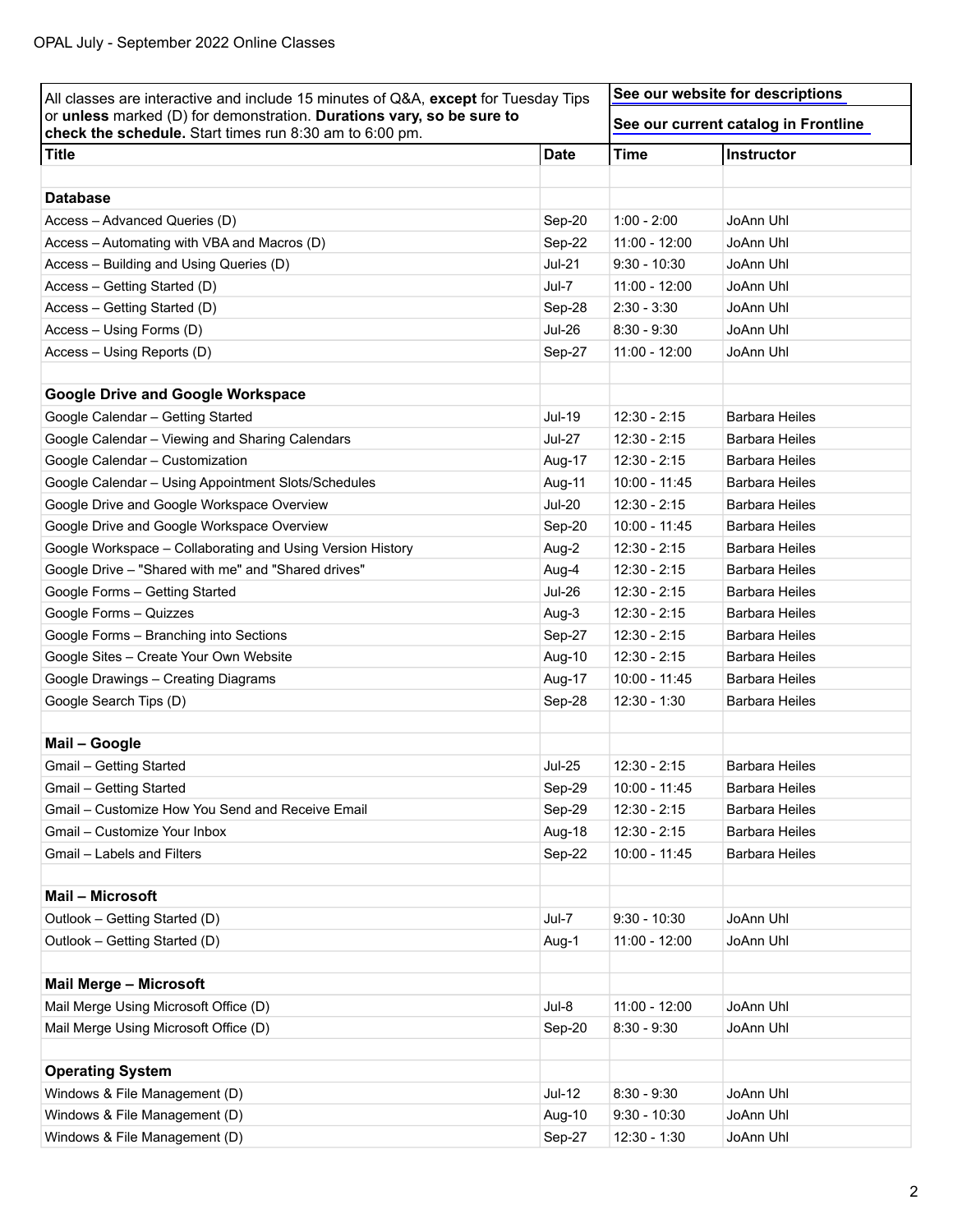| All classes are interactive and include 15 minutes of Q&A, except for Tuesday Tips                                               |                 | See our website for descriptions     |                       |
|----------------------------------------------------------------------------------------------------------------------------------|-----------------|--------------------------------------|-----------------------|
| or unless marked (D) for demonstration. Durations vary, so be sure to<br>check the schedule. Start times run 8:30 am to 6:00 pm. |                 | See our current catalog in Frontline |                       |
| <b>Title</b>                                                                                                                     | <b>Date</b>     | <b>Time</b>                          | Instructor            |
| <b>Presentations - Google</b>                                                                                                    |                 |                                      |                       |
| Google Slides                                                                                                                    | Aug-9           | $12:30 - 2:15$                       | <b>Barbara Heiles</b> |
| <b>Presentations - Microsoft</b>                                                                                                 |                 |                                      |                       |
| PowerPoint - Adding Animations and Finishing a Presentation (D)                                                                  | Aug-10          | 11:00 - 12:00                        | JoAnn Uhl             |
| PowerPoint - Getting Started (D)                                                                                                 | Jul-7           | $2:00 - 3:00$                        | JoAnn Uhl             |
| PowerPoint - Getting Started (D)                                                                                                 | Aug-18          | 12:30 - 1:30                         | JoAnn Uhl             |
| PowerPoint - Inserting Objects into Presentation (D)                                                                             | <b>Jul-14</b>   | $11:00 - 12:00$                      | JoAnn Uhl             |
| PowerPoint - Inserting Objects into Presentation                                                                                 | Sep-22          | $12:30 - 2:15$                       | JoAnn Uhl             |
| PowerPoint - Modifying a Presentation (D)                                                                                        | <b>Jul-26</b>   | $2:30 - 3:30$                        | JoAnn Uhl             |
| <b>Publications</b>                                                                                                              |                 |                                      |                       |
| MS Publisher - Getting Started (D)                                                                                               | <b>Jul-14</b>   | $2:00 - 3:00$                        | JoAnn Uhl             |
| MS Publisher - Getting Started (D)                                                                                               | Aug-16          | $10:30 - 11:30$                      | JoAnn Uhl             |
|                                                                                                                                  |                 |                                      |                       |
| <b>Specialty</b>                                                                                                                 |                 |                                      |                       |
| Specialty Projects Workshop (2 hrs) *OPAL members ONLY*                                                                          | <b>July TBD</b> | <b>TBD</b>                           | <b>TBD</b>            |
| Specialty Projects Workshop (2 hrs) *OPAL members ONLY*                                                                          | Aug TBD         | <b>TBD</b>                           | <b>TBD</b>            |
| Specialty Projects Workshop (2 hrs) *OPAL members ONLY*                                                                          | Sep TBD         | <b>TBD</b>                           | <b>TBD</b>            |
|                                                                                                                                  |                 |                                      |                       |
| <b>Spreadsheet - Microsoft</b>                                                                                                   |                 |                                      |                       |
| Excel - Comparing Lists (D)                                                                                                      | <b>Jul-27</b>   | $9:30 - 10:30$                       | JoAnn Uhl             |
| Excel - Data Analysis & Using Tables (D)                                                                                         | <b>Jul-27</b>   | $12:30 - 1:30$                       | JoAnn Uhl             |
| Excel - Data Analysis & Using Tables (D)                                                                                         | Sep-29          | $9:30 - 10:30$                       | JoAnn Uhl             |
| Excel - Formatting a worksheet (D)                                                                                               | <b>Jul-14</b>   | $12:30 - 1:30$                       | JoAnn Uhl             |
| Excel - Getting Started (D)                                                                                                      | Jul-8           | $9:30 - 10:30$                       | JoAnn Uhl             |
| Excel - Getting Started                                                                                                          | Sep-21          | $12:30 - 2:15$                       | JoAnn Uhl             |
| Excel - Intro to Macros and VBA (D)                                                                                              | <b>Jul-21</b>   | $11:00 - 12:00$                      | JoAnn Uhl             |
| Excel - Intermediate Macros and VBA (D)                                                                                          | Aug-10          | 12:30 - 1:30                         | JoAnn Uhl             |
| Excel - Lookup Functions (D)                                                                                                     | Aug-2           | 10:30 - 11:30                        | JoAnn Uhl             |
| Excel - Pivot Tables (D)                                                                                                         | Sep-29          | $11:00 - 12:00$                      | JoAnn Uhl             |
| Excel - Pivot Tables (D)                                                                                                         | Aug-18          | $2:00 - 3:00$                        | JoAnn Uhl             |
| Excel - Shortcuts, Tips & Tricks (D)                                                                                             | Aug-16          | $12:30 - 1:30$                       | JoAnn Uhl             |
| Excel - Shortcuts, Tips & Tricks (D)                                                                                             | $Jul-21$        | $2:00 - 3:00$                        | JoAnn Uhl             |
| Excel - Shortcuts, Tips & Tricks (D)                                                                                             | Sep-27          | $2:00 - 3:00$                        | JoAnn Uhl             |
| Excel - Working with Charts                                                                                                      | Sep-28          | 12:30 - 2:15                         | JoAnn Uhl             |
| Excel - Working with Charts (D)                                                                                                  | Aug-10          | $2:00 - 3:00$                        | JoAnn Uhl             |
| Excel - Working with Formulas and Functions                                                                                      | <b>Jul-26</b>   | 10:30 - 12:15                        | JoAnn Uhl             |
| Excel - Working with Formulas and Functions (D)                                                                                  | Sep-22          | $9:30 - 10:30$                       | JoAnn Uhl             |
| Excel - Working with Range Names (D)                                                                                             | Aug-18          | $11:00 - 12:00$                      | JoAnn Uhl             |
| Excel - Make spreadsheets work for you                                                                                           | Aug-4           | 10:00 - 11:45                        | <b>Barbara Heiles</b> |